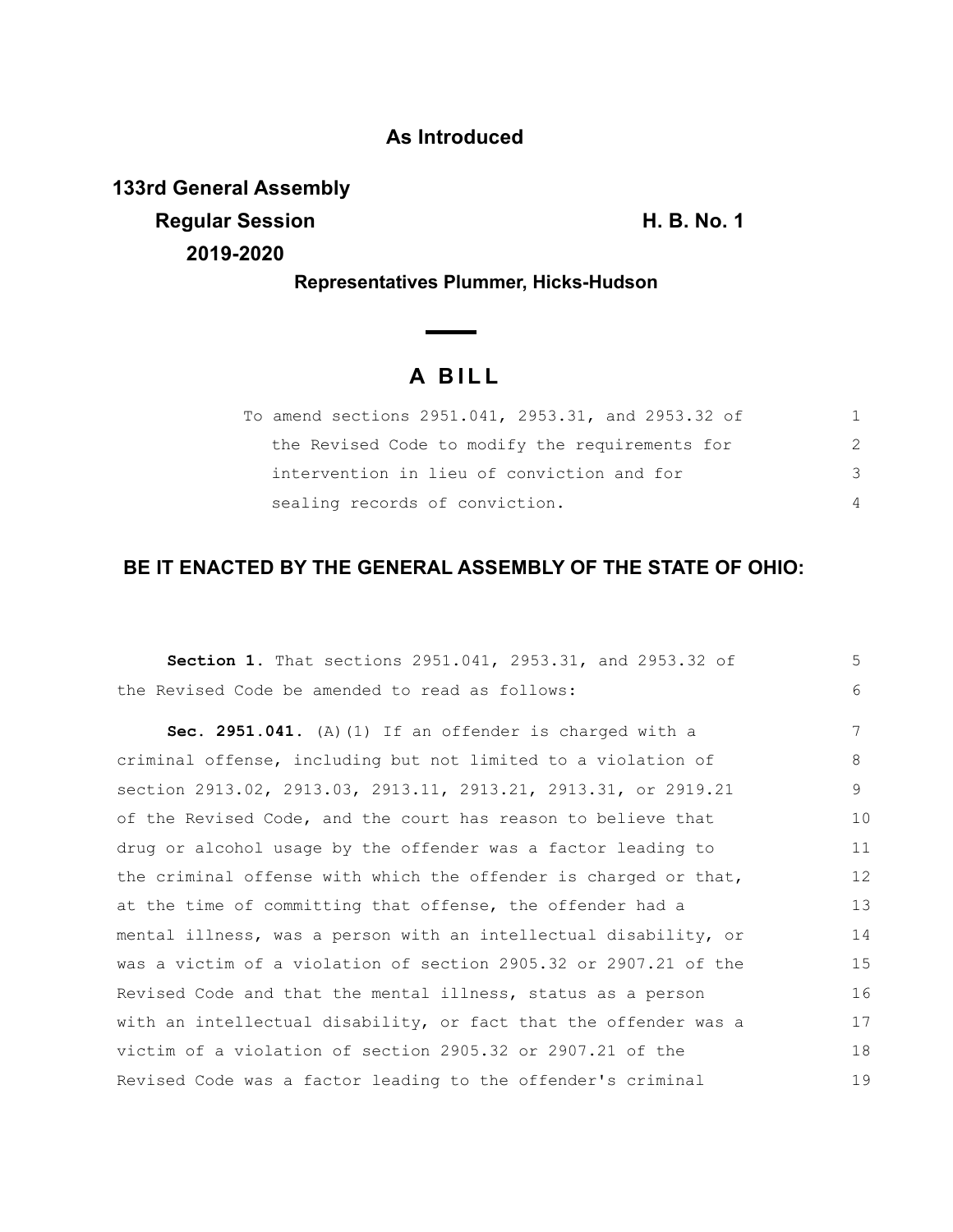#### **H. B. No. 1 Page 2 As Introduced**

behavior, the court may accept, prior to the entry of a guilty plea, the offender's request for intervention in lieu of conviction. The request shall include a statement from the offender as to whether the offender is alleging that drug or alcohol usage by the offender was a factor leading to the criminal offense with which the offender is charged or is alleging that, at the time of committing that offense, the offender had a mental illness, was a person with an intellectual disability, or was a victim of a violation of section 2905.32 or 2907.21 of the Revised Code and that the mental illness, status as a person with an intellectual disability, or fact that the offender was a victim of a violation of section 2905.32 or 2907.21 of the Revised Code was a factor leading to the criminal offense with which the offender is charged. The request also shall include a waiver of the defendant's right to a speedy trial, the preliminary hearing, the time period within which the grand jury may consider an indictment against the offender, and arraignment, unless the hearing, indictment, or arraignment has already occurred. The Unless an offender alleges that drug or alcohol usage by the offender was a factor leading to the criminal offense with which the offender is charged, the court may reject an offender's request without a hearing. If the court elects to consider an offender's request or the offender alleges that drug or alcohol usage by the offender was a factor leading to the criminal offense with which the offender is charged, the court shall conduct a hearing to determine whether the offender is eligible under this section for intervention in lieu of conviction and shall stay all criminal proceedings pending the outcome of the hearing. If the court schedules a hearing, the court shall order an assessment of the offender for the purpose of determining the offender's program eligibility for intervention in lieu of conviction and recommending an 20 21 22 23 24 25 26 27 28 29 30 31 32 33 34 35 36 37 38 39 40 41 42 43 44 45 46 47 48 49 50 51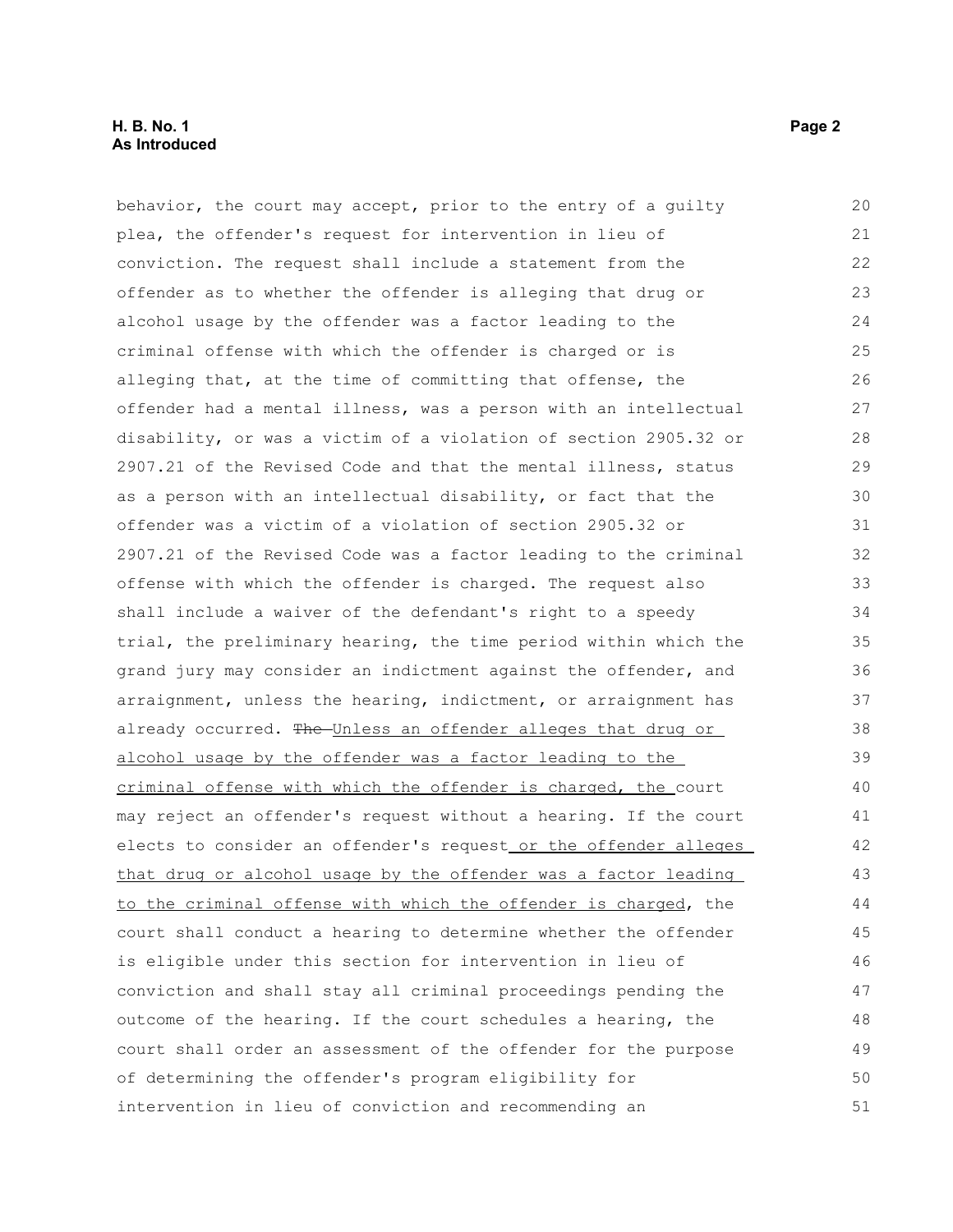appropriate intervention plan.

If the offender alleges that drug or alcohol usage by the offender was a factor leading to the criminal offense with which the offender is charged, the court may order that the offender be assessed by a community addiction services provider or a properly credentialed professional for the purpose of determining the offender's program eligibility for intervention in lieu of conviction and recommending an appropriate intervention plan. The community addiction services provider or the properly credentialed professional shall provide a written assessment of the offender to the court. 53 54 55 56 57 58 59  $60$ 61 62

(2) The victim notification provisions of division (C) of section 2930.06 of the Revised Code apply in relation to any hearing held under division (A)(1) of this section.

(B) An offender is eligible for intervention in lieu of conviction if the court finds all of the following: 66 67

(1) The offender previously has not been convicted of or pleaded guilty to any felony offense of violence. 68 69

(2) The offense is not a felony of the first, second, or third degree, is not an offense of violence, is not a felony sex offense, is not a violation of division (A)(1) or (2) of section 2903.06 of the Revised Code, is not a violation of division (A) (1) of section 2903.08 of the Revised Code, is not a violation of division (A) of section 4511.19 of the Revised Code or a municipal ordinance that is substantially similar to that division, and is not an offense for which a sentencing court is required to impose a mandatory prison term. 70 71 72 73 74 75 76 77 78

(3) The offender is not charged with a violation of section 2925.02, 2925.04, or 2925.06 of the Revised Code, is not 79 80

52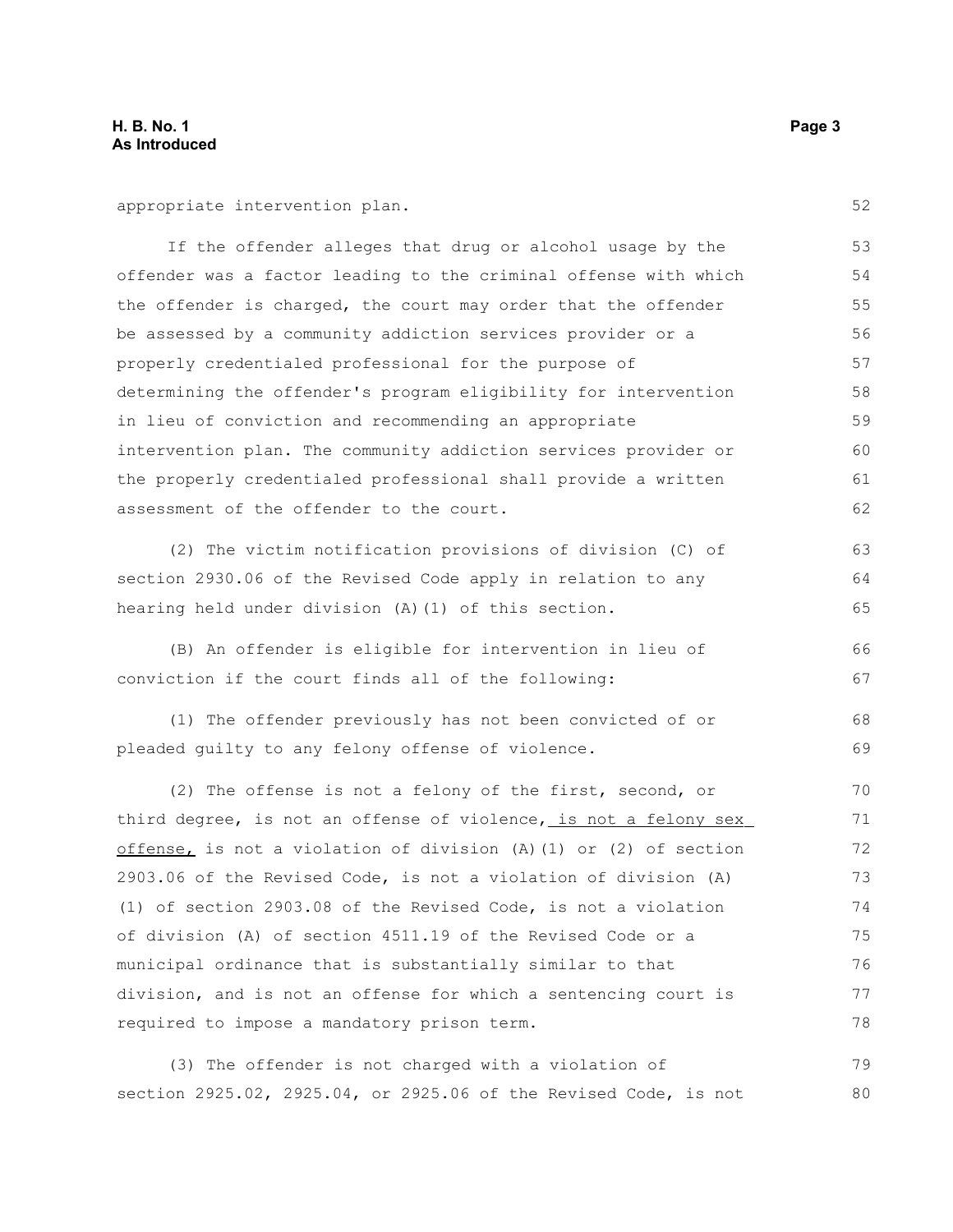#### **H. B. No. 1 Page 4 As Introduced**

charged with a violation of section 2925.03 of the Revised Code that is a felony of the first, second, third, or fourth degree, and is not charged with a violation of section 2925.11 of the Revised Code that is a felony of the first or second degree. 81 82 83 84

(4) If an offender alleges that drug or alcohol usage by the offender was a factor leading to the criminal offense with which the offender is charged, the court has ordered that the offender be assessed by a community addiction services provider or a properly credentialed professional for the purpose of determining the offender's program eligibility for intervention in lieu of conviction and recommending an appropriate intervention plan, the offender has been assessed by a community addiction services provider of that nature or a properly credentialed professional in accordance with the court's order, and the community addiction services provider or properly credentialed professional has filed the written assessment of the offender with the court. 85 86 87 88 89 90 91 92 93 94 95 96 97

(5) If an offender alleges that, at the time of committing the criminal offense with which the offender is charged, the offender had a mental illness, was a person with an intellectual disability, or was a victim of a violation of section 2905.32 or 2907.21 of the Revised Code and that the mental illness, status as a person with an intellectual disability, or fact that the offender was a victim of a violation of section 2905.32 or 2907.21 of the Revised Code was a factor leading to that offense, the offender has been assessed by a psychiatrist, psychologist, independent social worker, licensed professional clinical counselor, or independent marriage and family therapist for the purpose of determining the offender's program eligibility for intervention in lieu of conviction and recommending an appropriate intervention plan. 98 99 100 101 102 103 104 105 106 107 108 109 110 111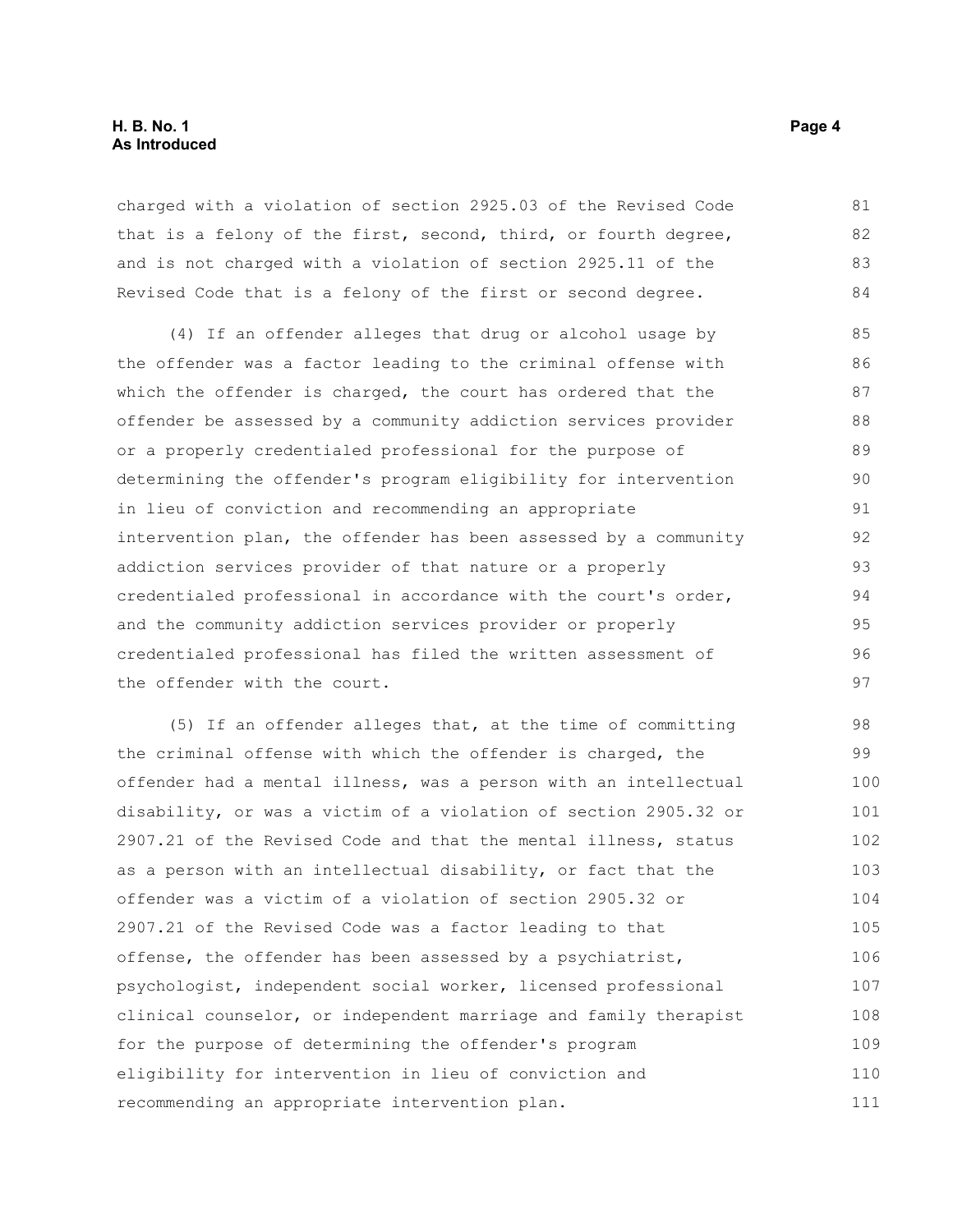#### **H. B. No. 1 Page 5 As Introduced**

(6) The offender's drug usage, alcohol usage, mental illness, or intellectual disability, or the fact that the offender was a victim of a violation of section 2905.32 or 2907.21 of the Revised Code, whichever is applicable, was a factor leading to the criminal offense with which the offender is charged, intervention in lieu of conviction would not demean the seriousness of the offense, and intervention would substantially reduce the likelihood of any future criminal activity. 112 113 114 115 116 117 118 119 120

(7) The alleged victim of the offense was not sixty-five years of age or older, permanently and totally disabled, under thirteen years of age, or a peace officer engaged in the officer's official duties at the time of the alleged offense. 121 122 123 124

(8) If the offender is charged with a violation of section 2925.24 of the Revised Code, the alleged violation did not result in physical harm to any person.

(9) The offender is willing to comply with all terms and conditions imposed by the court pursuant to division (D) of this section. 128 129 130

(10) The offender is not charged with an offense that would result in the offender being disqualified under Chapter 4506. of the Revised Code from operating a commercial motor vehicle or would subject the offender to any other sanction under that chapter. 131 132 133 134 135

(C) At the conclusion of a hearing held pursuant to division (A) of this section, the court shall enter its determination as to determine whether the offender will be granted intervention in lieu of conviction. In making this determination, the court shall presume that intervention in lieu 136 137 138 139 140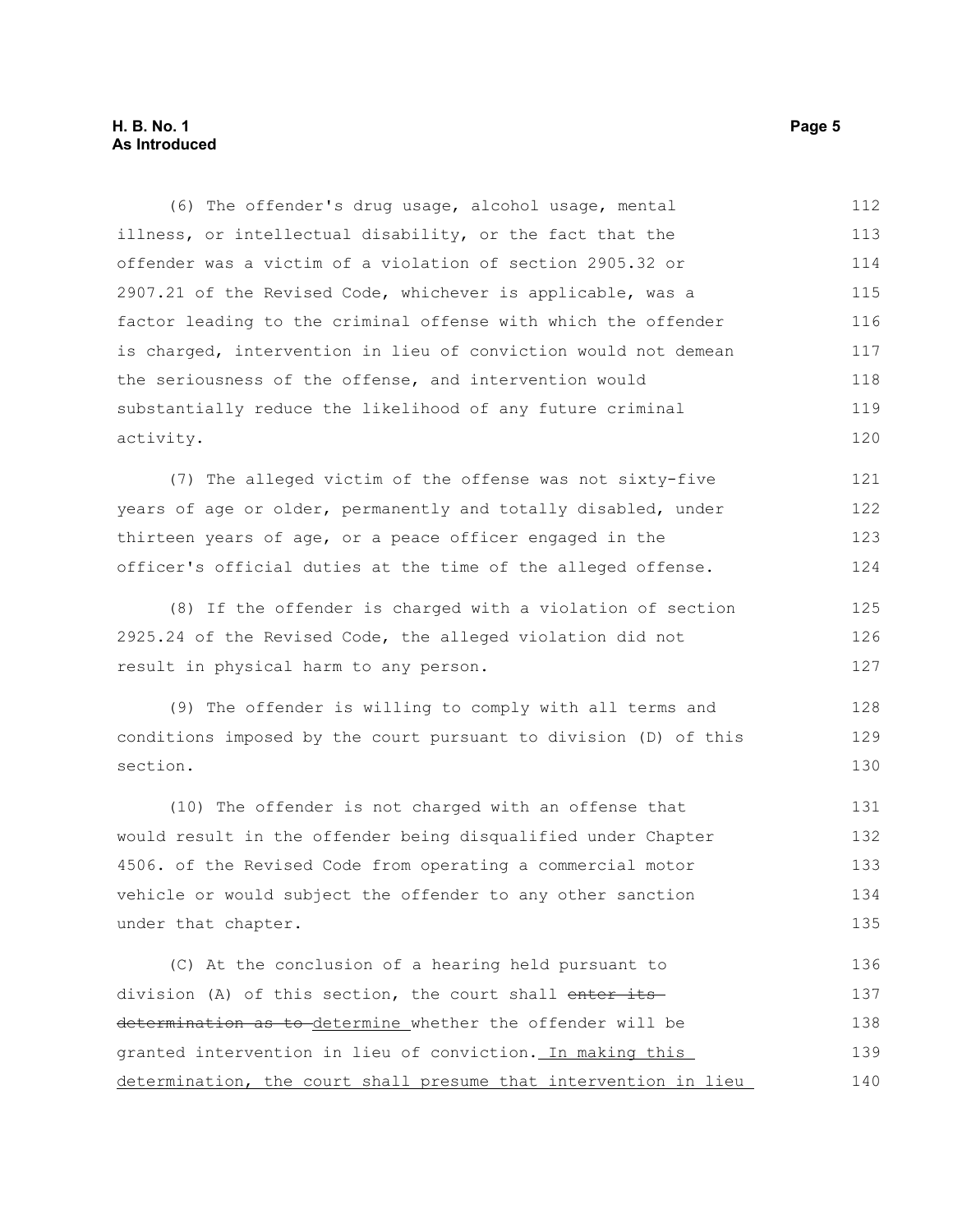of conviction is appropriate. If the court finds under this division and division (B) of this section that the offender is eligible for intervention in lieu of conviction and grants the offender's request, the court shall grant the offender's request unless the court finds specific reasons to believe that the candidate's participation in intervention in lieu of conviction would be inappropriate. If the court denies an eligible offender's request for intervention in lieu of conviction, the court shall state the reasons for the denial, with particularity, in a written entry. If the court grants the offender's request, the court shall accept the offender's plea of guilty and waiver of the defendant's right to a speedy trial, the preliminary hearing, the time period within which the grand jury may consider an indictment against the offender, and arraignment, unless the hearing, indictment, or arraignment has already occurred. In addition, the court then may stay all criminal proceedings and order the offender to comply with all terms and conditions imposed by the court pursuant to division (D) of this section. If the court finds that the offender is not eligible or does not grant the offender's request, the criminal proceedings against the offender shall proceed as if the offender's request for intervention in lieu of conviction had not been made. (D) If the court grants an offender's request for intervention in lieu of conviction, the court shall place the offender under the general control and supervision of the county 141 142 143 144 145 146 147 148 149 150 151 152 153 154 155 156 157 158 159 160 161 162 163 164 165 166

probation department, the adult parole authority, or another appropriate local probation or court services agency, if one exists, as if the offender was subject to a community control sanction imposed under section 2929.15, 2929.18, or 2929.25 of 167 168 169 170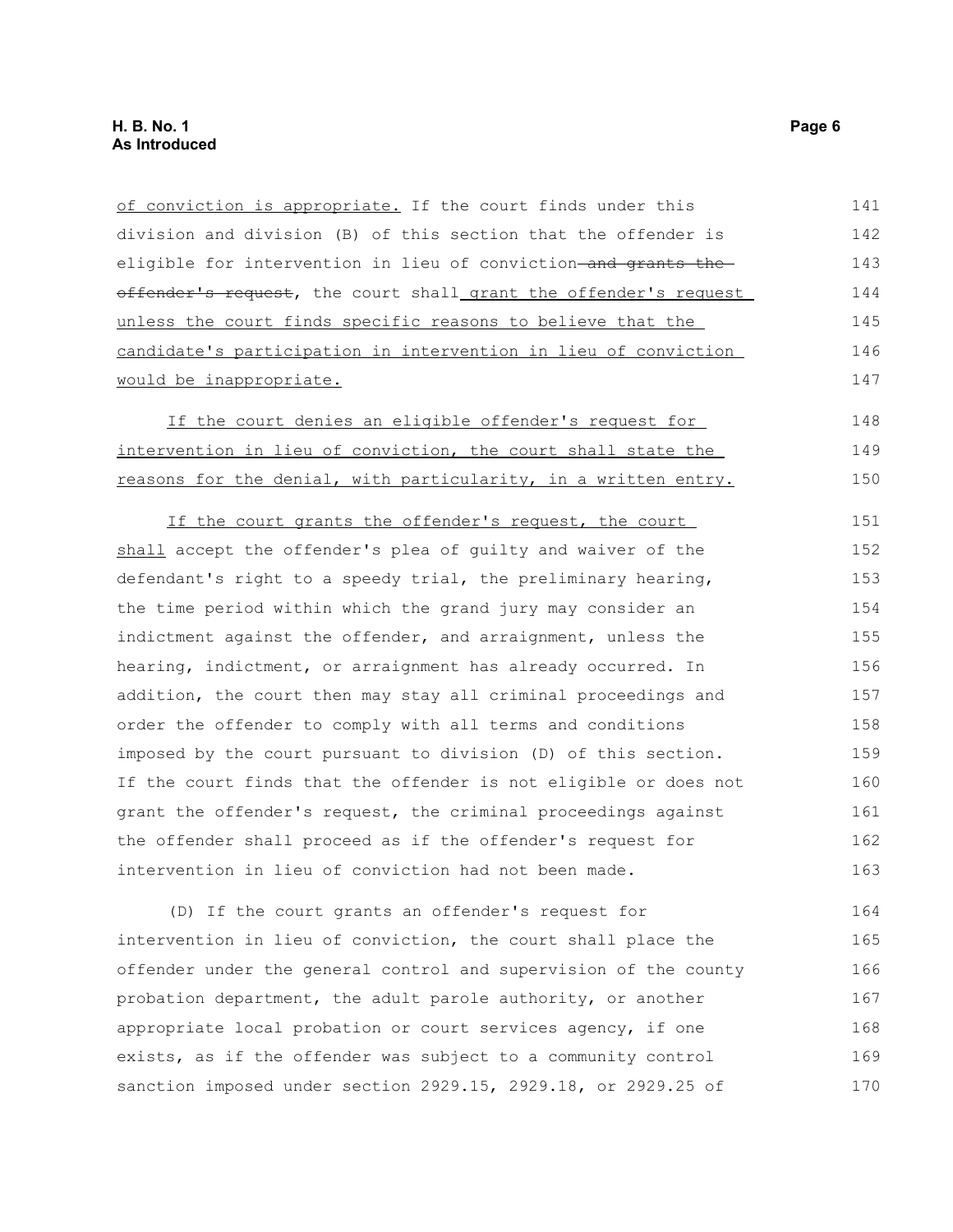the Revised Code. The court shall establish an intervention plan for the offender. The terms and conditions of the intervention plan shall require the offender, for at least one year, but not more than five years, from the date on which the court grants the order of intervention in lieu of conviction, to abstain from the use of illegal drugs and alcohol, to participate in treatment and recovery support services, and to submit to regular random testing for drug and alcohol use and may include any other treatment terms and conditions, or terms and conditions similar to community control sanctions, which may include community service or restitution, that are ordered by the court. 171 172 173 174 175 176 177 178 179 180 181 182

(E) If the court grants an offender's request for intervention in lieu of conviction and the court finds that the offender has successfully completed the intervention plan for the offender, including the requirement that the offender abstain from using illegal drugs and alcohol for a period of at least one year, but not more than five years, from the date on which the court granted the order of intervention in lieu of conviction, the requirement that the offender participate in treatment and recovery support services, and all other terms and conditions ordered by the court, the court shall dismiss the proceedings against the offender. Successful completion of the intervention plan and period of abstinence under this section shall be without adjudication of guilt and is not a criminal conviction for purposes of any disqualification or disability imposed by law and upon conviction of a crime, and the court may order the sealing of records related to the offense in question in the manner provided in sections 2953.31 to 2953.36 of the Revised Code. 183 184 185 186 187 188 189 190 191 192 193 194 195 196 197 198 199 200

(F) If the court grants an offender's request for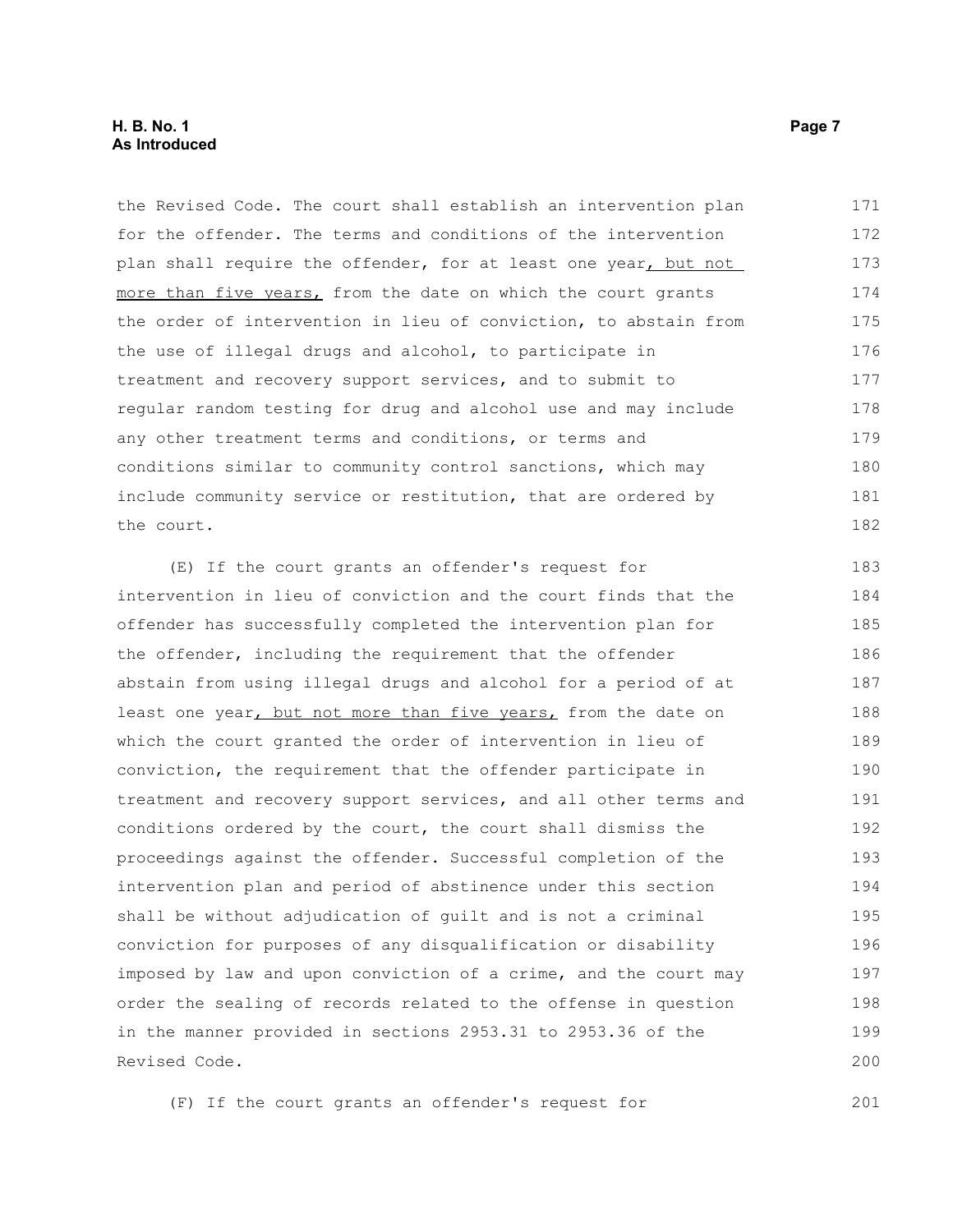#### **H. B. No. 1 Page 8 As Introduced**

intervention in lieu of conviction and the offender fails to comply with any term or condition imposed as part of the intervention plan for the offender, the supervising authority for the offender promptly shall advise the court of this failure, and the court shall hold a hearing to determine whether the offender failed to comply with any term or condition imposed as part of the plan. If the court determines that the offender has failed to comply with any of those terms and conditions, it may continue the offender on intervention in lieu of conviction, continue the offender on intervention in lieu of conviction with additional terms, conditions, and sanctions, or enter a finding of guilty and impose an appropriate sanction under Chapter 2929. of the Revised Code. If the court sentences the offender to a prison term, the court, after consulting with the department of rehabilitation and correction regarding the availability of services, may order continued court-supervised activity and treatment of the offender during the prison term and, upon consideration of reports received from the department concerning the offender's progress in the program of activity and treatment, may consider judicial release under section 2929.20 of the Revised Code. 202 203 204 205 206 207 208 209 210 211 212 213 214 215 216 217 218 219 220 221 222

(G) As used in this section:

(1) "Community addiction services provider" has the same meaning as in section 5119.01 of the Revised Code. 224 225

(2) "Community control sanction" has the same meaning as in section 2929.01 of the Revised Code. 226 227

(3) "Intervention in lieu of conviction" means any courtsupervised activity that complies with this section. 228 229

(4) "Intellectual disability" has the same meaning as in

223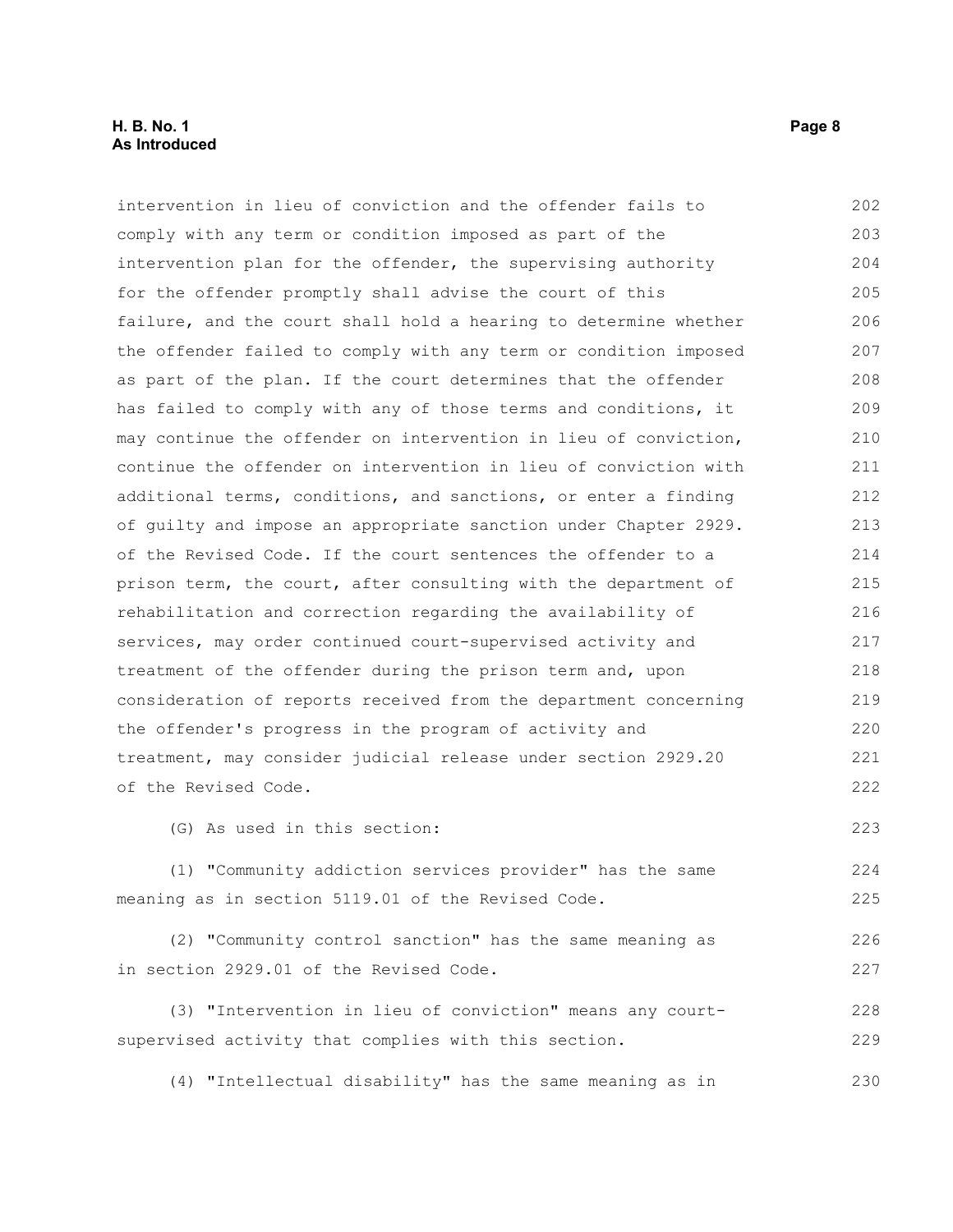section 5123.01 of the Revised Code.

(5) "Peace officer" has the same meaning as in section 2935.01 of the Revised Code. (6) "Mental illness" and "psychiatrist" have the same meanings as in section 5122.01 of the Revised Code. (7) "Psychologist" has the same meaning as in section 4732.01 of the Revised Code. (8) "Felony sex offense" means a violation of a section contained in Chapter 2907. of the Revised Code that is a felony. **Sec. 2953.31.** As used in sections 2953.31 to 2953.36 of the Revised Code: (A)(1) "Eligible offender" means either of the following: (a) Anyone who has been convicted of one or more offenses $\tau$ but not more than five felonies, in this state or any other jurisdiction, if all of the offenses in this state are felonies of the fourth or fifth degree or misdemeanors and none of those offenses are an offense of violence or a felony sex offense and all of the offenses in another jurisdiction, if committed in this state, would be felonies of the fourth or fifth degree or misdemeanors and none of those offenses would be an offense of violence or a felony sex offense; (b) Anyone who has been convicted of an offense in this state or any other jurisdiction, to whom division (A)(1)(a) of this section does not apply, and who has not more than one two felony-conviction\_convictions, not more than two-four misdemeanor convictions, or not more than one-two felony conviction-convictions and one-two misdemeanor convictionconvictions in this state or any other jurisdiction. The 232 233 234 235 236 237 238 239 240 241 242 243 244 245 246 247 248 249 250 251 252 253 254 255 256 257 258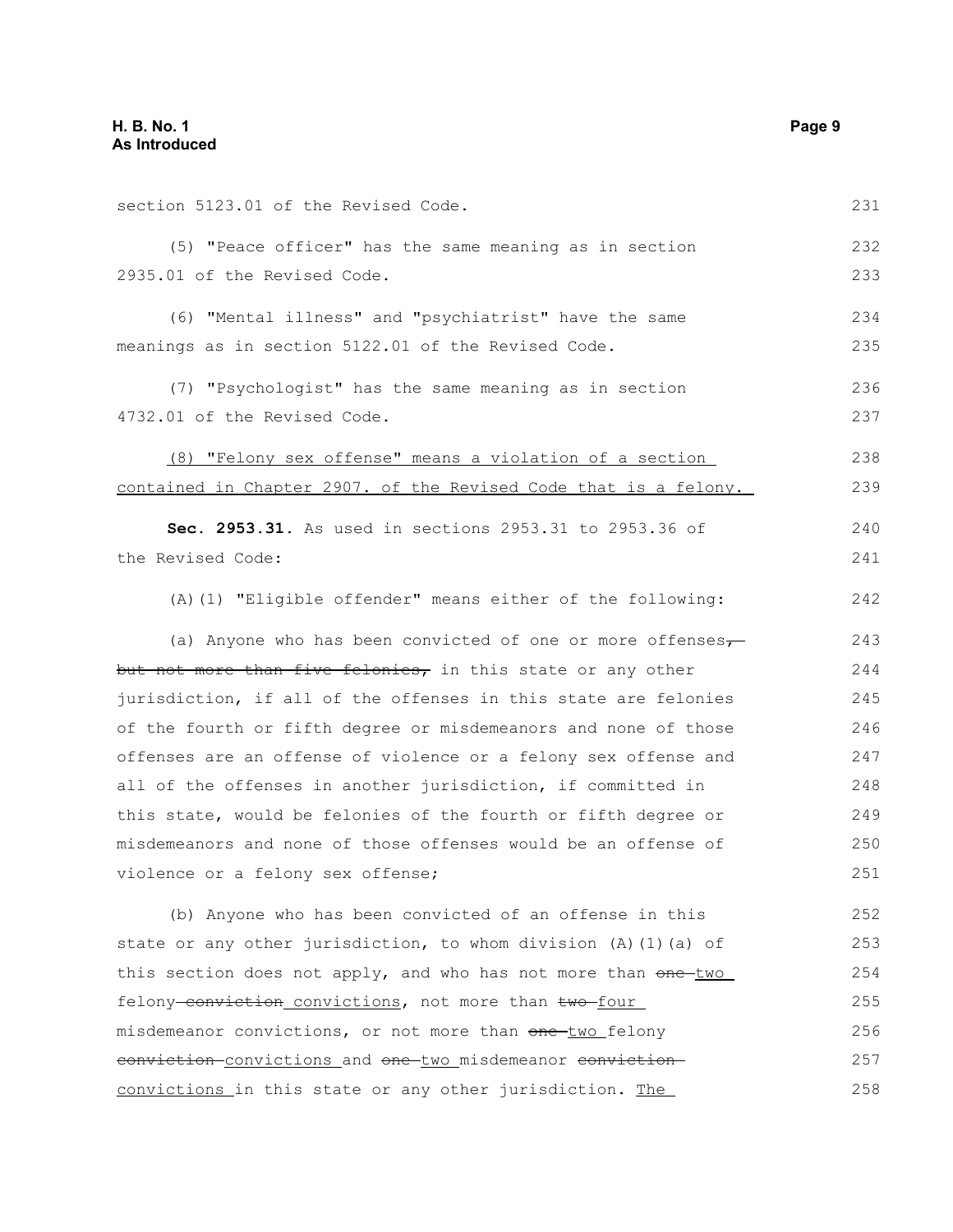conviction that is requested to be sealed shall be a conviction that is eligible for sealing as provided in section 2953.36 of the Revised Code. When two or more convictions result from or are connected with the same act or result from offenses committed at the same time, they shall be counted as one conviction. When two or three convictions result from the same indictment, information, or complaint, from the same plea of guilty, or from the same official proceeding, and result from related criminal acts that were committed within a three-month period but do not result from the same act or from offenses committed at the same time, they shall be counted as one conviction, provided that a court may decide as provided in division (C)(1)(a) of section 2953.32 of the Revised Code that it is not in the public interest for the two or three convictions to be counted as one conviction. 259 260 261 262 263 264 265 266 267 268 269 270 271 272 273

(2) For purposes of, and except as otherwise provided in, division (A)(1)(b) of this section, a conviction for a minor misdemeanor, for a violation of any section in Chapter 4507., 4510., 4511., 4513., or 4549. of the Revised Code, or for a violation of a municipal ordinance that is substantially similar to any section in those chapters is not a conviction. However, a conviction for a violation of section 4511.19, 4511.251, 4549.02, 4549.021, 4549.03, 4549.042, or 4549.62 or sections 4549.41 to 4549.46 of the Revised Code, for a violation of section 4510.11 or 4510.14 of the Revised Code that is based upon the offender's operation of a vehicle during a suspension imposed under section 4511.191 or 4511.196 of the Revised Code, for a violation of a substantially equivalent municipal ordinance, for a felony violation of Title XLV of the Revised Code, or for a violation of a substantially equivalent former law of this state or former municipal ordinance shall be 274 275 276 277 278 279 280 281 282 283 284 285 286 287 288 289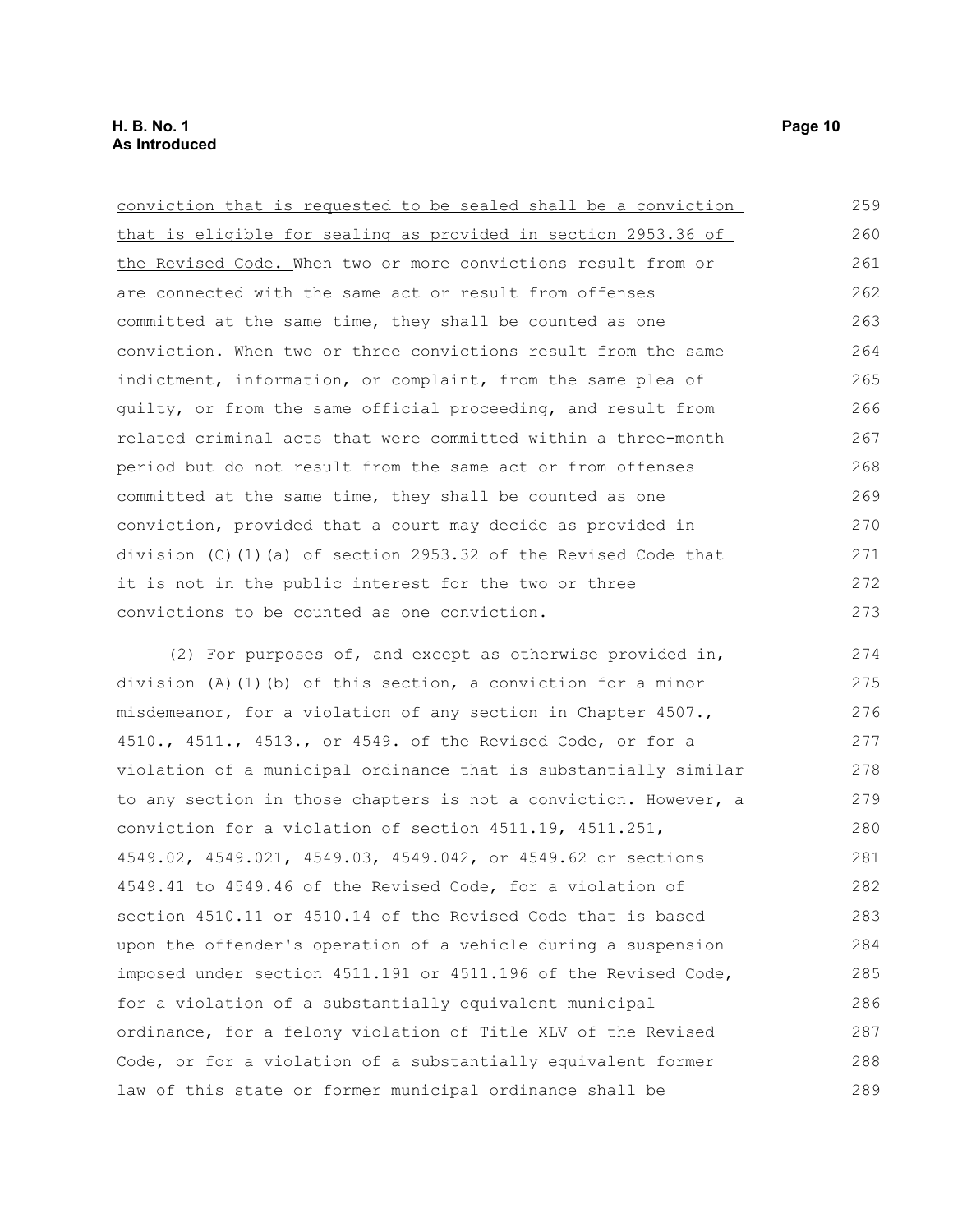considered a conviction.

(B) "Prosecutor" means the county prosecuting attorney, city director of law, village solicitor, or similar chief legal officer, who has the authority to prosecute a criminal case in the court in which the case is filed.

(C) "Bail forfeiture" means the forfeiture of bail by a defendant who is arrested for the commission of a misdemeanor, other than a defendant in a traffic case as defined in Traffic Rule 2, if the forfeiture is pursuant to an agreement with the court and prosecutor in the case. 295 296 297 298 299

(D) "Official records" has the same meaning as in division (D) of section 2953.51 of the Revised Code.

(E) "Official proceeding" has the same meaning as in section 2921.01 of the Revised Code. 302 303

(F) "Community control sanction" has the same meaning as in section 2929.01 of the Revised Code.

(G) "Post-release control" and "post-release control sanction" have the same meanings as in section 2967.01 of the Revised Code. 306 307 308

(H) "DNA database," "DNA record," and "law enforcement agency" have the same meanings as in section 109.573 of the Revised Code. 309 310 311

(I) "Fingerprints filed for record" means any fingerprints obtained by the superintendent of the bureau of criminal identification and investigation pursuant to sections 109.57 and 109.571 of the Revised Code. 312 313 314 315

**Sec. 2953.32.** (A)(1) Except as provided in section 2953.61 of the Revised Code, an eligible offender may apply to the 316 317

290 291

292 293 294

300 301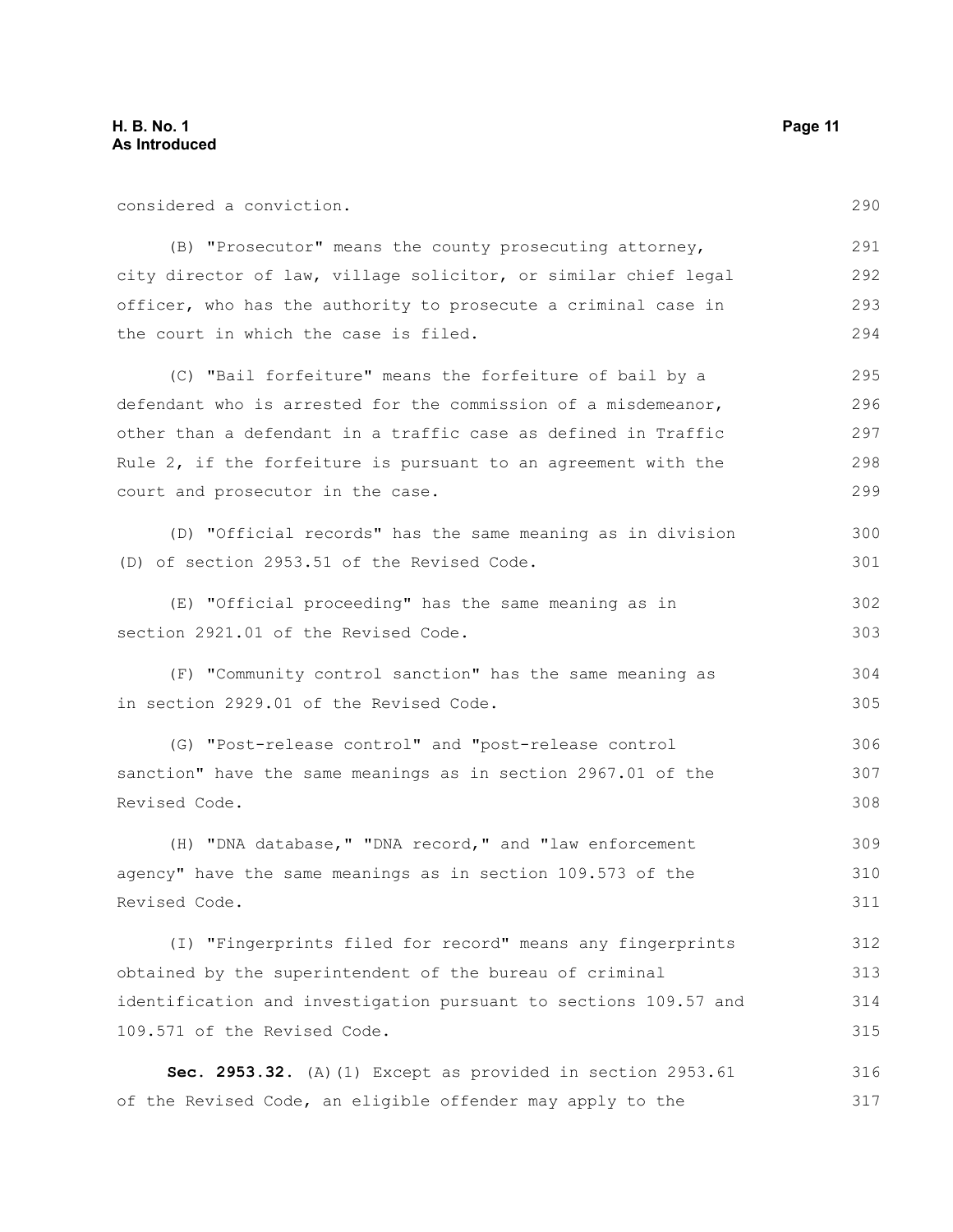sentencing court if convicted in this state, or to a court of common pleas if convicted in another state or in a federal court, for the sealing of the record of the case that pertains to the conviction, except for convictions listed under section 2953.36 of the Revised Code. Application may be made at one of the following times: 318 319 320 321 322 323

(a) At the expiration of three years after the offender's final discharge if convicted of one-a felony of the third degree; 324 325 326

(b) When division  $(A)$   $(1)$   $(a)$  of section 2953.31 of the Revised Code applies to the offender, at the expiration of fouryears after the offender's final discharge if convicted of two felonies, or at the expiration of five years after final discharge if convicted of three, four, or five felonies; 327 328 329 330 331

(c) At the expiration of one year after the offender's final discharge if convicted of a felony of the fourth or fifth degree or a misdemeanor. 332 333 334

(2) Any person who has been arrested for any misdemeanor offense and who has effected a bail forfeiture for the offense charged may apply to the court in which the misdemeanor criminal case was pending when bail was forfeited for the sealing of the record of the case that pertains to the charge. Except as provided in section 2953.61 of the Revised Code, the application may be filed at any time after the expiration of one year from the date on which the bail forfeiture was entered upon the minutes of the court or the journal, whichever entry occurs first. 335 336 337 338 339 340 341 342 343 344

(B) Upon the filing of an application under this section, the court shall set a date for a hearing and shall notify the 345 346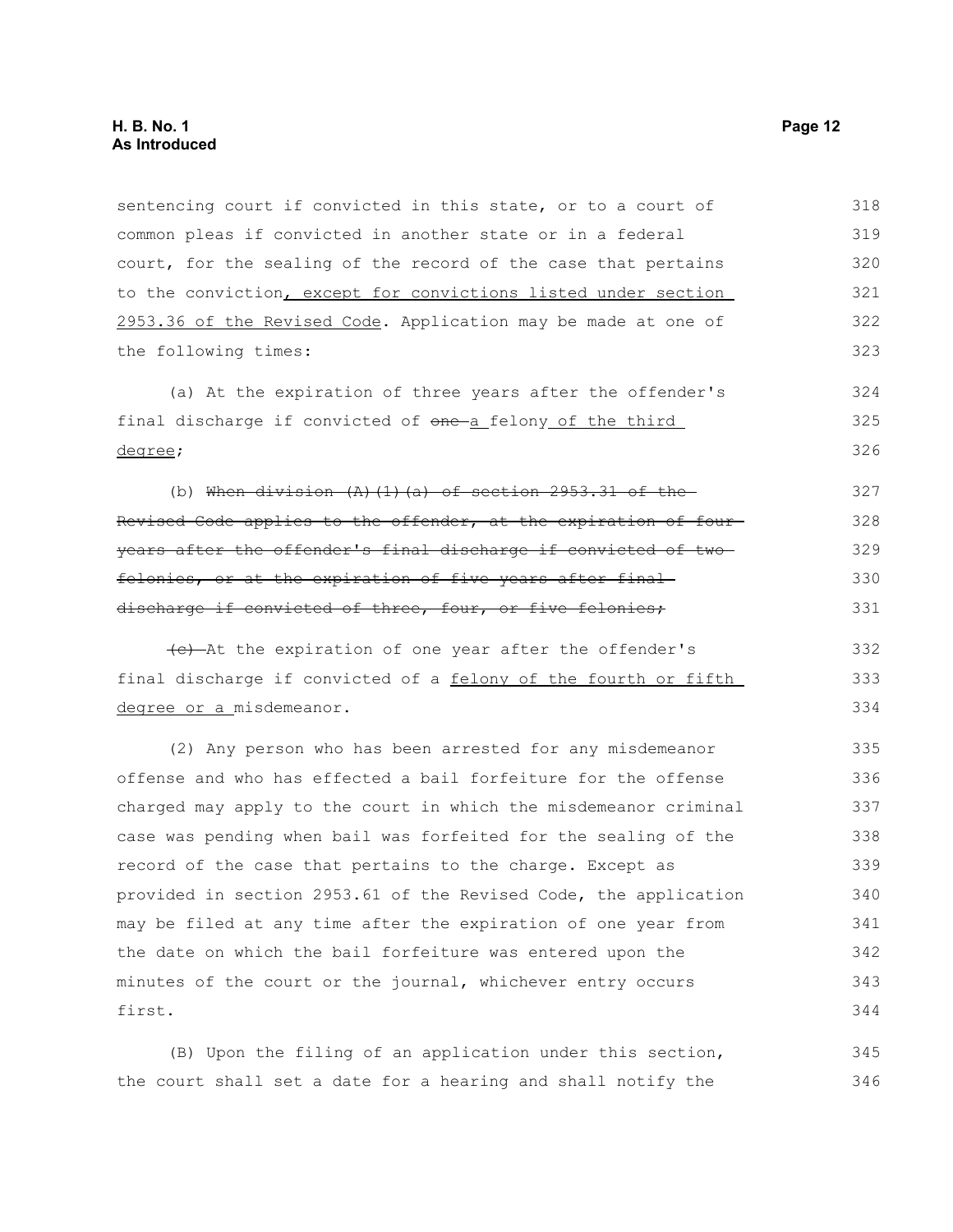#### **H. B. No. 1 Page 13 As Introduced**

prosecutor for the case of the hearing on the application. The prosecutor may object to the granting of the application by filing an objection with the court prior to the date set for the hearing. The prosecutor shall specify in the objection the reasons for believing a denial of the application is justified. The court shall direct its regular probation officer, a state probation officer, or the department of probation of the county in which the applicant resides to make inquiries and written reports as the court requires concerning the applicant. The probation officer or county department of probation that the court directs to make inquiries concerning the applicant shall determine whether or not the applicant was fingerprinted at the time of arrest or under section 109.60 of the Revised Code. If the applicant was so fingerprinted, the probation officer or county department of probation shall include with the written report a record of the applicant's fingerprints. If the applicant was convicted of or pleaded guilty to a violation of division (A)(2) or (B) of section 2919.21 of the Revised Code, the probation officer or county department of probation that the court directed to make inquiries concerning the applicant shall contact the child support enforcement agency enforcing the applicant's obligations under the child support order to inquire about the offender's compliance with the child support order. 347 348 349 350 351 352 353 354 355 356 357 358 359 360 361 362 363 364 365 366 367 368 369

(C)(1) The court shall do each of the following:

(a) Determine whether the applicant is an eligible offender or whether the forfeiture of bail was agreed to by the applicant and the prosecutor in the case. If the applicant applies as an eligible offender pursuant to division (A)(1) of this section and has two or three convictions that result from the same indictment, information, or complaint, from the same plea of guilty, or from the same official proceeding, and result 371 372 373 374 375 376 377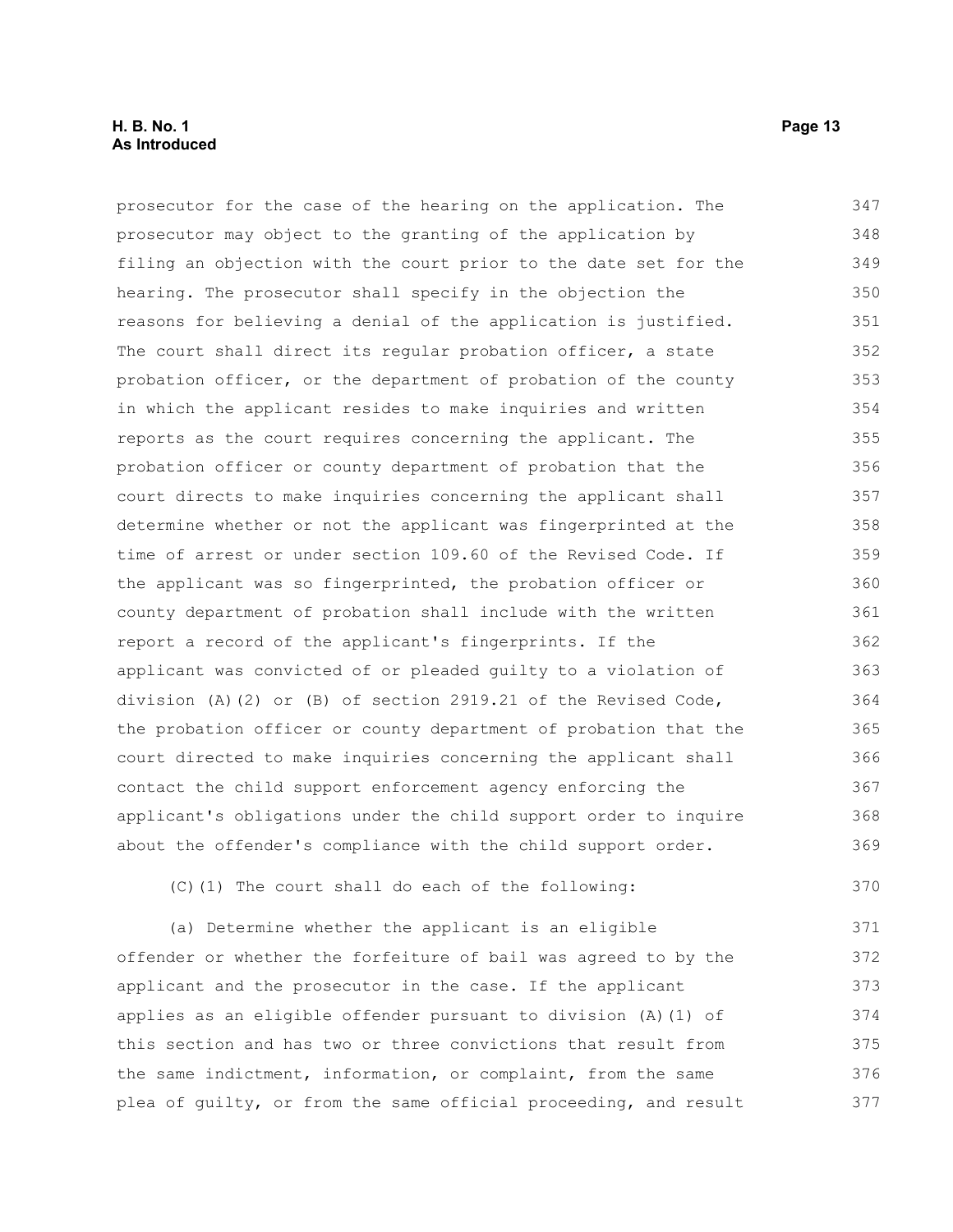#### **H. B. No. 1 Page 14 As Introduced**

from related criminal acts that were committed within a threemonth period but do not result from the same act or from offenses committed at the same time, in making its determination under this division, the court initially shall determine whether it is not in the public interest for the two or three convictions to be counted as one conviction. If the court determines that it is not in the public interest for the two or three convictions to be counted as one conviction, the court shall determine that the applicant is not an eligible offender; if the court does not make that determination, the court shall determine that the offender is an eligible offender. 378 379 380 381 382 383 384 385 386 387 388

(b) Determine whether criminal proceedings are pending against the applicant;

(c) If the applicant is an eligible offender who applies pursuant to division (A)(1) of this section, determine whether the applicant has been rehabilitated to the satisfaction of the court;

(d) If the prosecutor has filed an objection in accordance with division (B) of this section, consider the reasons against granting the application specified by the prosecutor in the objection; 395 396 397 398

(e) Weigh the interests of the applicant in having the records pertaining to the applicant's conviction or bail forfeiture sealed against the legitimate needs, if any, of the government to maintain those records. 399 400 401 402

(2) If the court determines, after complying with division (C)(1) of this section, that the applicant is an eligible offender or the subject of a bail forfeiture, that no criminal proceeding is pending against the applicant, that the interests 403 404 405 406

389 390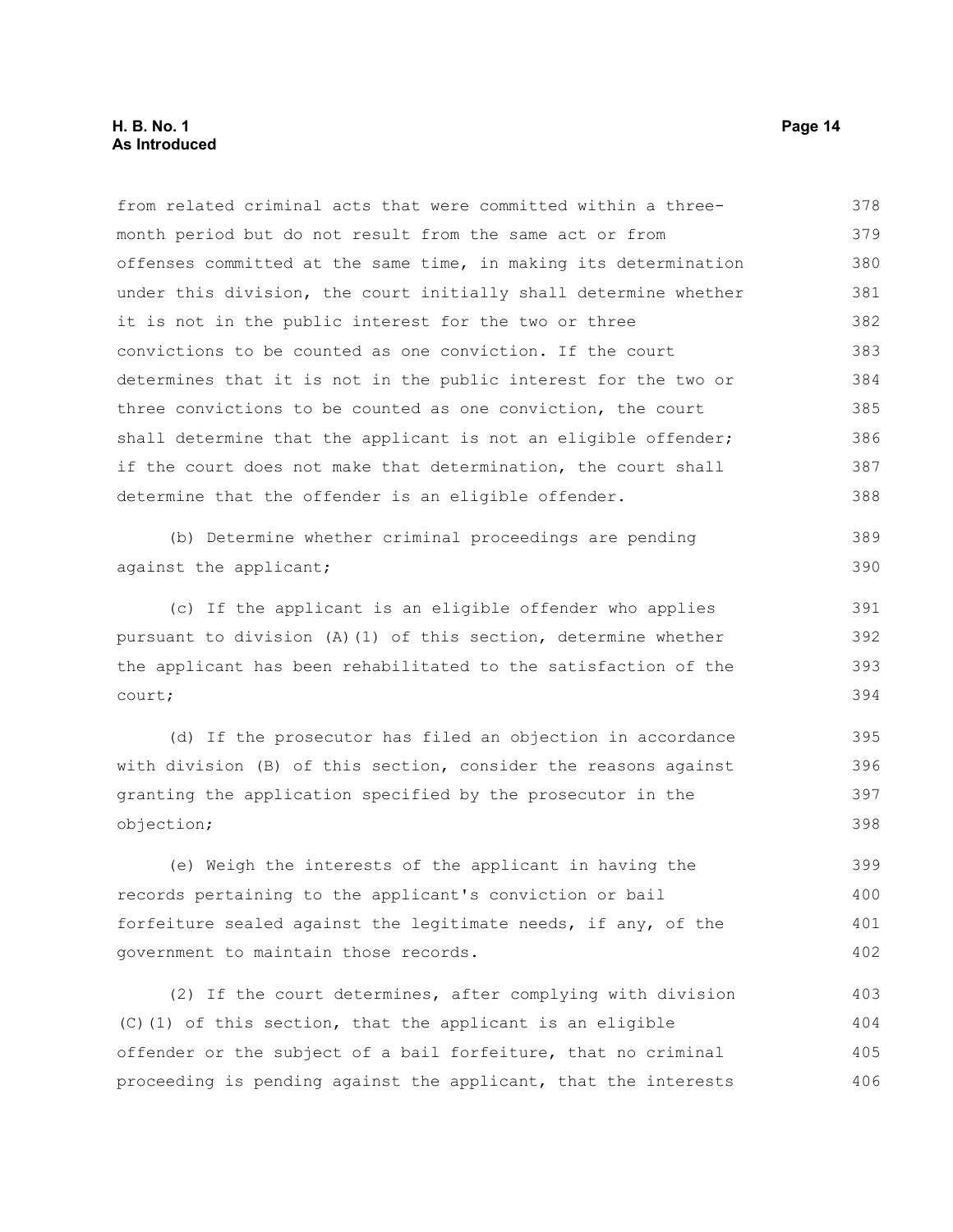#### **H. B. No. 1 Page 15 As Introduced**

of the applicant in having the records pertaining to the applicant's conviction or bail forfeiture sealed are not outweighed by any legitimate governmental needs to maintain those records, and that the rehabilitation of an applicant who is an eligible offender applying pursuant to division (A)(1) of this section has been attained to the satisfaction of the court, the court, except as provided in division (C)(4), (G), (H), or (I) of this section, shall order all official records of the case that pertain to the conviction or bail forfeiture sealed and, except as provided in division (F) of this section, all index references to the case that pertain to the conviction or bail forfeiture deleted and, in the case of bail forfeitures, shall dismiss the charges in the case. The proceedings in the case that pertain to the conviction or bail forfeiture shall be considered not to have occurred and the conviction or bail forfeiture of the person who is the subject of the proceedings shall be sealed, except that upon conviction of a subsequent offense, the sealed record of prior conviction or bail forfeiture may be considered by the court in determining the sentence or other appropriate disposition, including the relief provided for in sections 2953.31 to 2953.33 of the Revised Code. (3) An applicant may request the sealing of the records of 407 408 409 410 411 412 413 414 415 416 417 418 419 420 421 422 423 424 425 426 427 428 429

more than one case in a single application under this section. Upon the filing of an application under this section, the applicant, unless indigent, shall pay a fee of fifty dollars, regardless of the number of records the application requests to have sealed. The court shall pay thirty dollars of the fee into the state treasury. It shall pay twenty dollars of the fee into the county general revenue fund if the sealed conviction or bail forfeiture was pursuant to a state statute, or into the general revenue fund of the municipal corporation involved if the sealed 430 431 432 433 434 435 436 437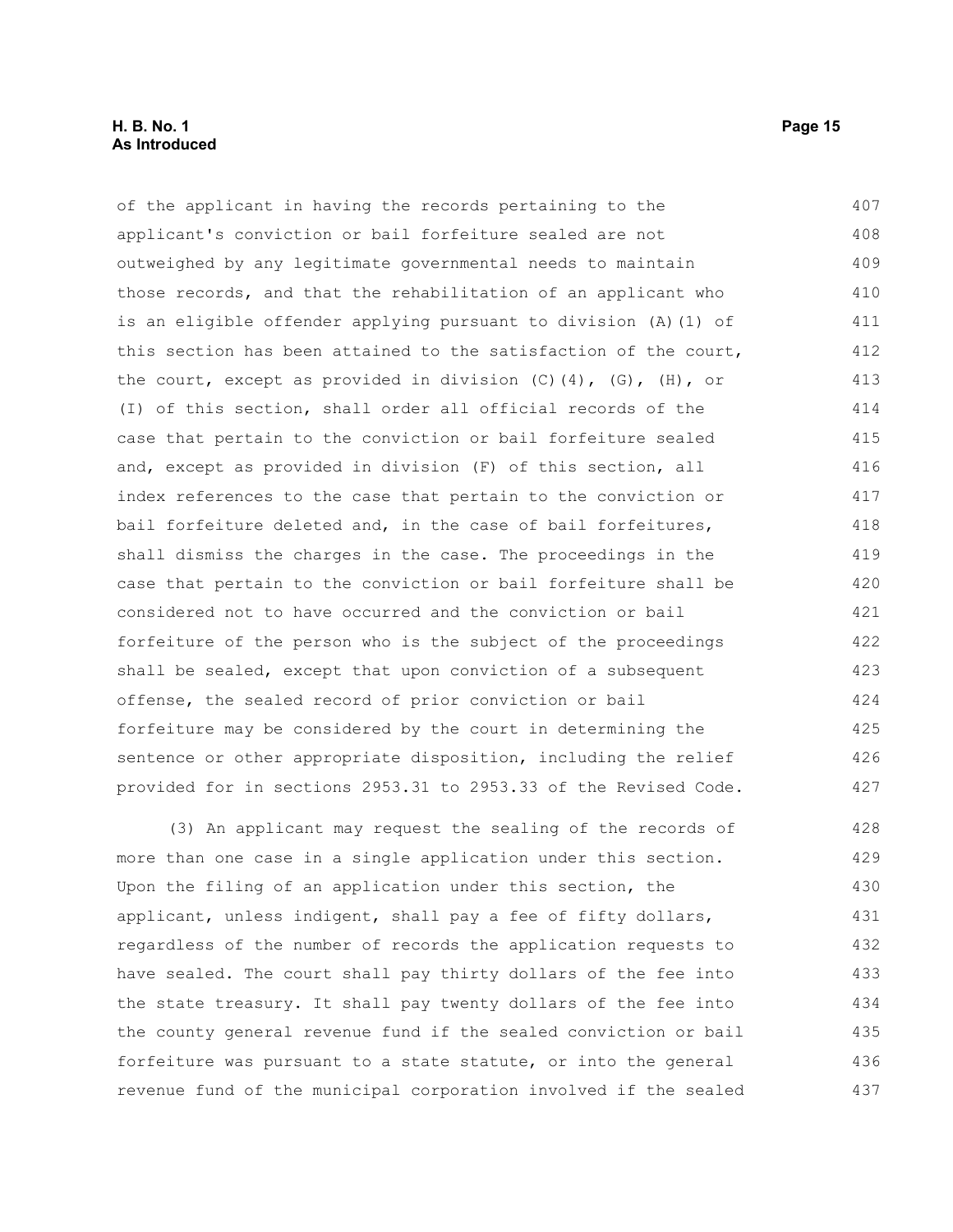conviction or bail forfeiture was pursuant to a municipal ordinance. 438 439

(4) If the court orders the official records pertaining to the case sealed, the court shall do one of the following: 440 441

(a) If the applicant was fingerprinted at the time of arrest or under section 109.60 of the Revised Code and the record of the applicant's fingerprints was provided to the court under division (B) of this section, forward a copy of the sealing order and the record of the applicant's fingerprints to the bureau of criminal identification and investigation. 442 443 444 445 446 447

(b) If the applicant was not fingerprinted at the time of arrest or under section 109.60 of the Revised Code, or the record of the applicant's fingerprints was not provided to the court under division (B) of this section, but fingerprinting was required for the offense, order the applicant to appear before a sheriff to have the applicant's fingerprints taken according to the fingerprint system of identification on the forms furnished by the superintendent of the bureau of criminal identification and investigation. The sheriff shall forward the applicant's fingerprints to the court. The court shall forward the applicant's fingerprints and a copy of the sealing order to the bureau of criminal identification and investigation. 448 449 450 451 452 453 454 455 456 457 458 459

Failure of the court to order fingerprints at the time of sealing does not constitute a reversible error. 460 461

(D) Inspection of the sealed records included in the order may be made only by the following persons or for the following purposes: 462 463 464

(1) By a law enforcement officer or prosecutor, or the assistants of either, to determine whether the nature and 465 466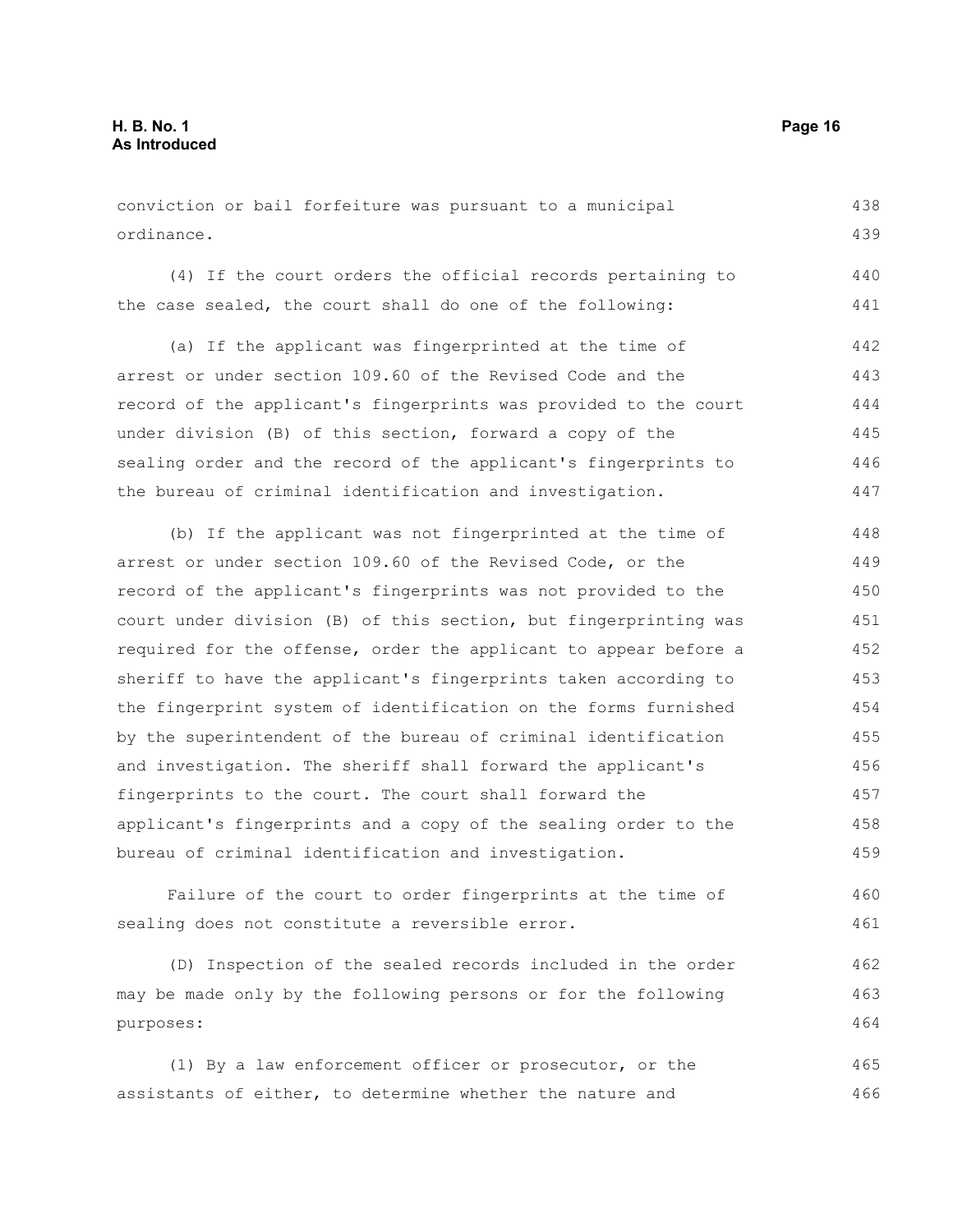would be affected by virtue of the person's previously having been convicted of a crime; (2) By the parole or probation officer of the person who is the subject of the records, for the exclusive use of the officer in supervising the person while on parole or under a community control sanction or a post-release control sanction, and in making inquiries and written reports as requested by the court or adult parole authority; (3) Upon application by the person who is the subject of the records, by the persons named in the application; (4) By a law enforcement officer who was involved in the case, for use in the officer's defense of a civil action arising out of the officer's involvement in that case; (5) By a prosecuting attorney or the prosecuting attorney's assistants, to determine a defendant's eligibility to enter a pre-trial diversion program established pursuant to section 2935.36 of the Revised Code; (6) By any law enforcement agency or any authorized employee of a law enforcement agency or by the department of 468 469 470 471 472 473 474 475 476 477 478 479 480 481 482 483 484 485 486

character of the offense with which a person is to be charged

rehabilitation and correction or department of youth services as part of a background investigation of a person who applies for employment with the agency or with the department; 487 488 489

(7) By any law enforcement agency or any authorized employee of a law enforcement agency, for the purposes set forth in, and in the manner provided in, section 2953.321 of the Revised Code; 490 491 492 493

(8) By the bureau of criminal identification and investigation or any authorized employee of the bureau for the 494 495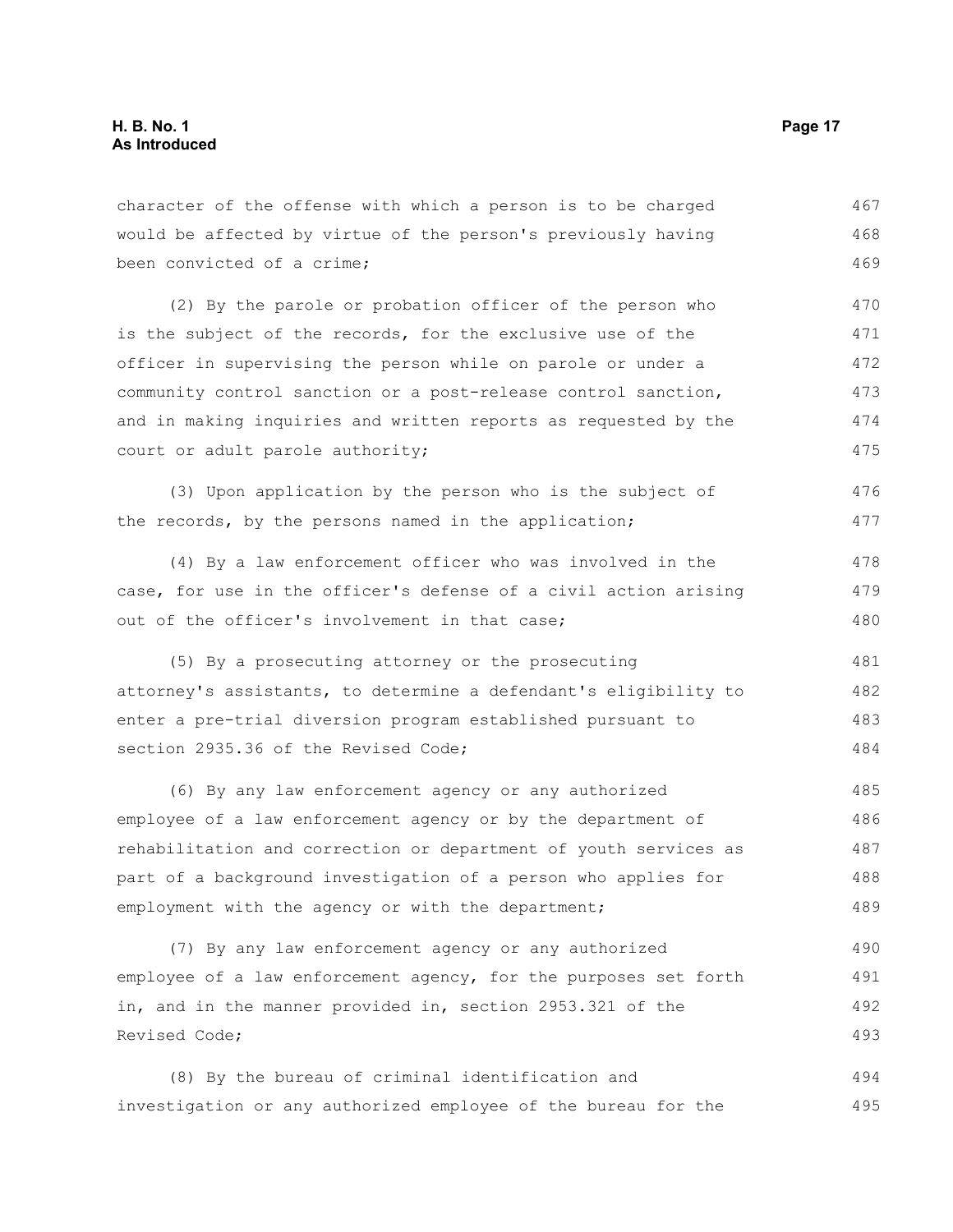purpose of providing information to a board or person pursuant to division (F) or (G) of section 109.57 of the Revised Code; (9) By the bureau of criminal identification and investigation or any authorized employee of the bureau for the purpose of performing a criminal history records check on a person to whom a certificate as prescribed in section 109.77 of the Revised Code is to be awarded; (10) By the bureau of criminal identification and investigation or any authorized employee of the bureau for the purpose of conducting a criminal records check of an individual pursuant to division (B) of section 109.572 of the Revised Code that was requested pursuant to any of the sections identified in division (B)(1) of that section; (11) By the bureau of criminal identification and investigation, an authorized employee of the bureau, a sheriff, or an authorized employee of a sheriff in connection with a criminal records check described in section 311.41 of the Revised Code; (12) By the attorney general or an authorized employee of the attorney general or a court for purposes of determining a person's classification pursuant to Chapter 2950. of the Revised Code; (13) By a court, the registrar of motor vehicles, a prosecuting attorney or the prosecuting attorney's assistants, or a law enforcement officer for the purpose of assessing points against a person under section 4510.036 of the Revised Code or 496 497 498 499 500 501 502 503 504 505 506 507 508 509 510 511 512 513 514 515 516 517 518 519 520 521

When the nature and character of the offense with which a person is to be charged would be affected by the information, it 523 524

for taking action with regard to points assessed.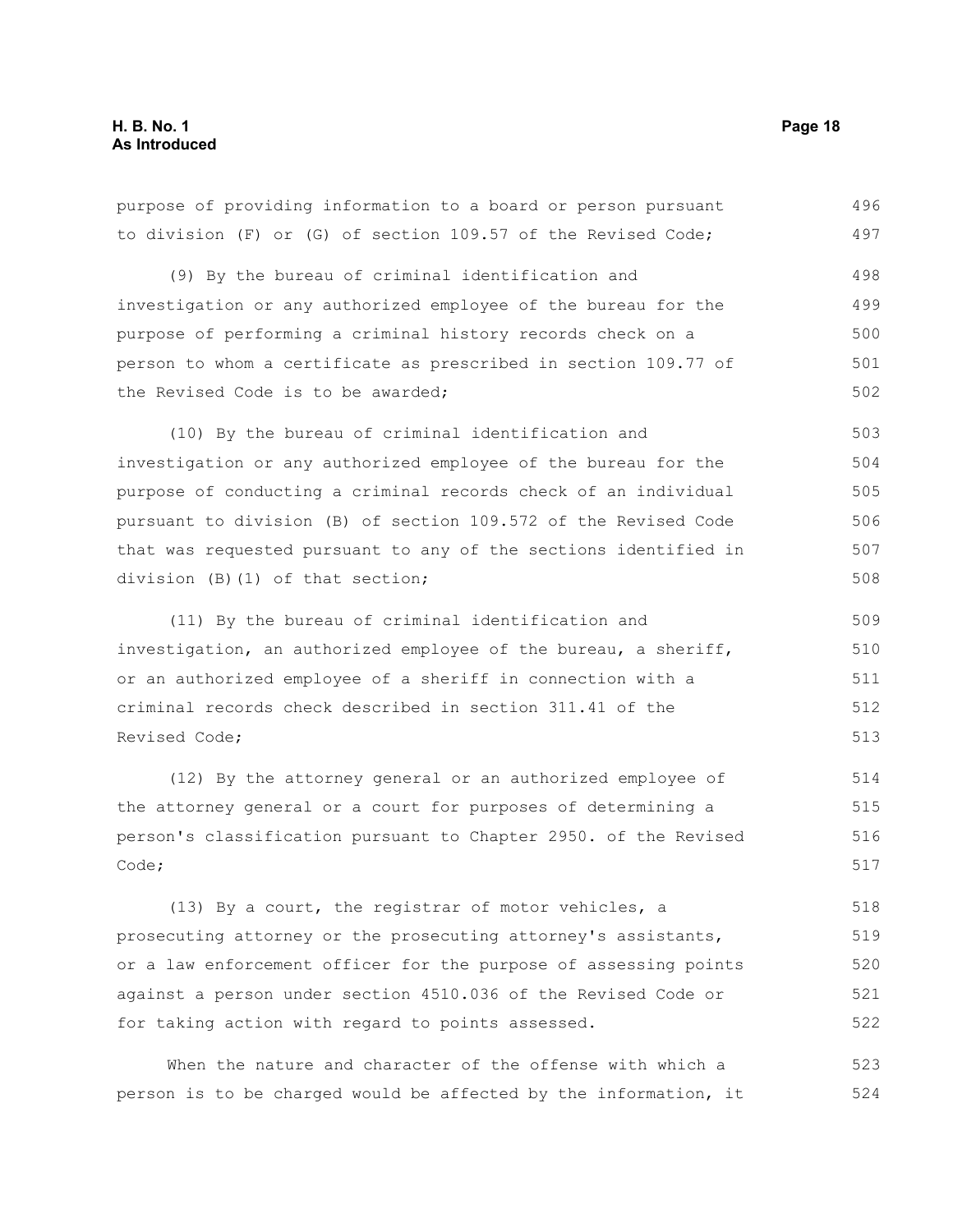may be used for the purpose of charging the person with an offense. 525 526

(E) In any criminal proceeding, proof of any otherwise admissible prior conviction may be introduced and proved, notwithstanding the fact that for any such prior conviction an order of sealing previously was issued pursuant to sections 2953.31 to 2953.36 of the Revised Code. 527 528 529 530 531

(F) The person or governmental agency, office, or department that maintains sealed records pertaining to convictions or bail forfeitures that have been sealed pursuant to this section may maintain a manual or computerized index to the sealed records. The index shall contain only the name of, and alphanumeric identifiers that relate to, the persons who are the subject of the sealed records, the word "sealed," and the name of the person, agency, office, or department that has custody of the sealed records, and shall not contain the name of the crime committed. The index shall be made available by the person who has custody of the sealed records only for the purposes set forth in divisions (C), (D), and (E) of this section. 532 533 534 535 536 537 538 539 540 541 542 543 544

(G) Notwithstanding any provision of this section or section 2953.33 of the Revised Code that requires otherwise, a board of education of a city, local, exempted village, or joint vocational school district that maintains records of an individual who has been permanently excluded under sections 3301.121 and 3313.662 of the Revised Code is permitted to maintain records regarding a conviction that was used as the basis for the individual's permanent exclusion, regardless of a court order to seal the record. An order issued under this section to seal the record of a conviction does not revoke the 545 546 547 548 549 550 551 552 553 554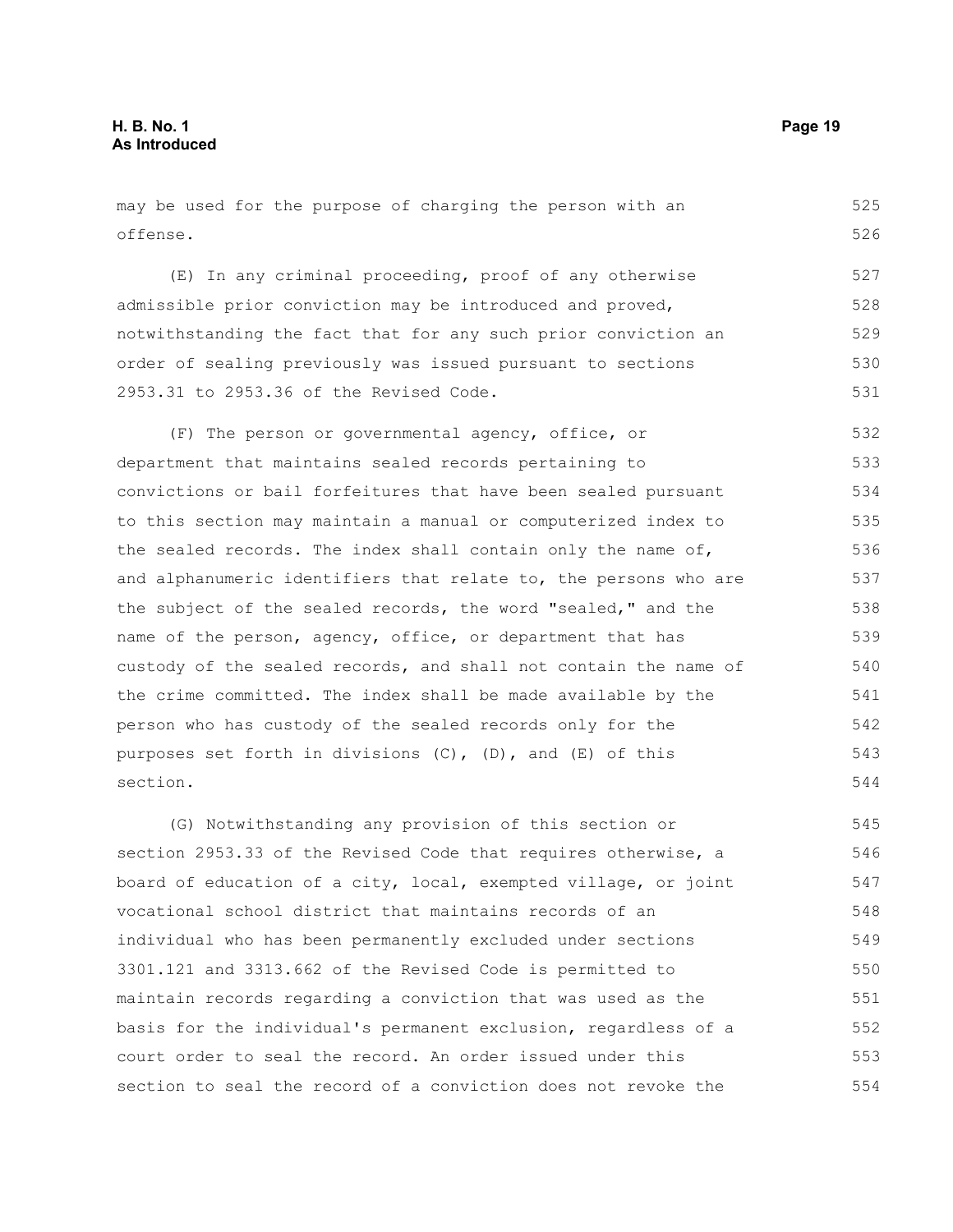#### **H. B. No. 1 Page 20 As Introduced**

adjudication order of the superintendent of public instruction to permanently exclude the individual who is the subject of the sealing order. An order issued under this section to seal the record of a conviction of an individual may be presented to a district superintendent as evidence to support the contention that the superintendent should recommend that the permanent exclusion of the individual who is the subject of the sealing order be revoked. Except as otherwise authorized by this division and sections 3301.121 and 3313.662 of the Revised Code, any school employee in possession of or having access to the sealed conviction records of an individual that were the basis of a permanent exclusion of the individual is subject to section 2953.35 of the Revised Code. 555 556 557 558 559 560 561 562 563 564 565 566 567

(H) For purposes of sections 2953.31 to 2953.36 of the Revised Code, DNA records collected in the DNA database and fingerprints filed for record by the superintendent of the bureau of criminal identification and investigation shall not be sealed unless the superintendent receives a certified copy of a final court order establishing that the offender's conviction has been overturned. For purposes of this section, a court order is not "final" if time remains for an appeal or application for discretionary review with respect to the order. 568 569 570 571 572 573 574 575 576

(I) The sealing of a record under this section does not affect the assessment of points under section 4510.036 of the Revised Code and does not erase points assessed against a person as a result of the sealed record. 577 578 579 580

**Section 2.** That existing sections 2951.041, 2953.31, and 2953.32 of the Revised Code are hereby repealed. 581 582

**Section 3.** Section 2951.041 of the Revised Code is presented in this act as a composite of the section as amended 583 584